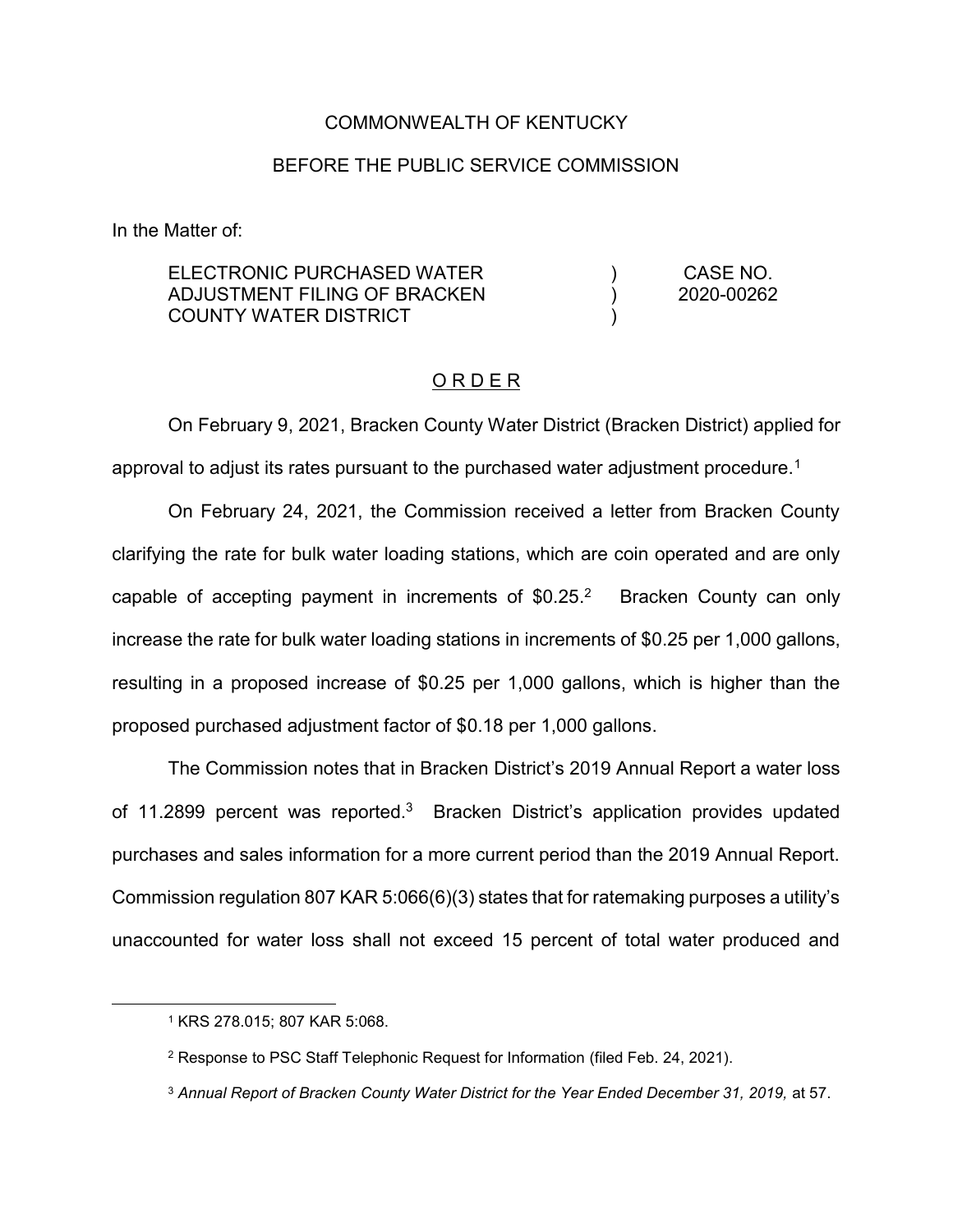purchased, excluding water consumed by a utility in its own operations. Based upon the updated information in the application and the percentage of other water consumed by the utility in its 2019 Annual Report, $4$  Bracken District's unaccounted-for water loss is determined to be 15.5599 percent for the updated period.<sup>5</sup> Reduction of Bracken District's unaccounted-for water loss to 15 percent would result in an approximate \$2,274.936 decrease to purchased water expense. Potentially, Bracken District is paying \$0.0168 per 1,000 gallons sold for expenses associated with unaccounted-for water loss in excess of the allowable 15 percent<sup>7</sup> threshold.

The Commission is placing greater emphasis on monitoring utilities that consistently exceed the 15 percent unaccounted-for water loss threshold and strongly encourages Bracken District to pursue reasonable actions to reduce its unaccounted-for water loss. Failure by Bracken District to make significant progress towards reducing unaccounted-for water loss may cause the Commission to pursue additional action with the utility.

The Commission, having reviewed the record and being sufficiently advised, finds that:

 <sup>4</sup> *Id*., line 22, (3,616) divided by line 4 (162,995) equals 2.2180 percent.

| <sup>5</sup> Total Purchases (application PWA Form 1 at 2) | 164.620.033 |
|------------------------------------------------------------|-------------|
| Less Total Sales (application PWA Form 1 at 2)             | 135,354,000 |
| Less Plant Use (% determined from 2019 AR)                 | 3,651,272   |
| Water Loss - Gallons                                       | 25.614.761  |
| Water Loss - Percent                                       | 15.5599%    |
|                                                            |             |

<sup>6</sup> Water loss above 15 percent is 0.5599 percent, potential purchased water expensed reduction (Total water cost at new wholesale rate of \$406,309.89 times water loss above 15 percent) = \$2,274.93.

<sup>7</sup> Potential purchased water expense reduction divided by sales (\$2,274.93/ (135,354,000/1,000)) equals \$0.0168 per 1,000 gallons.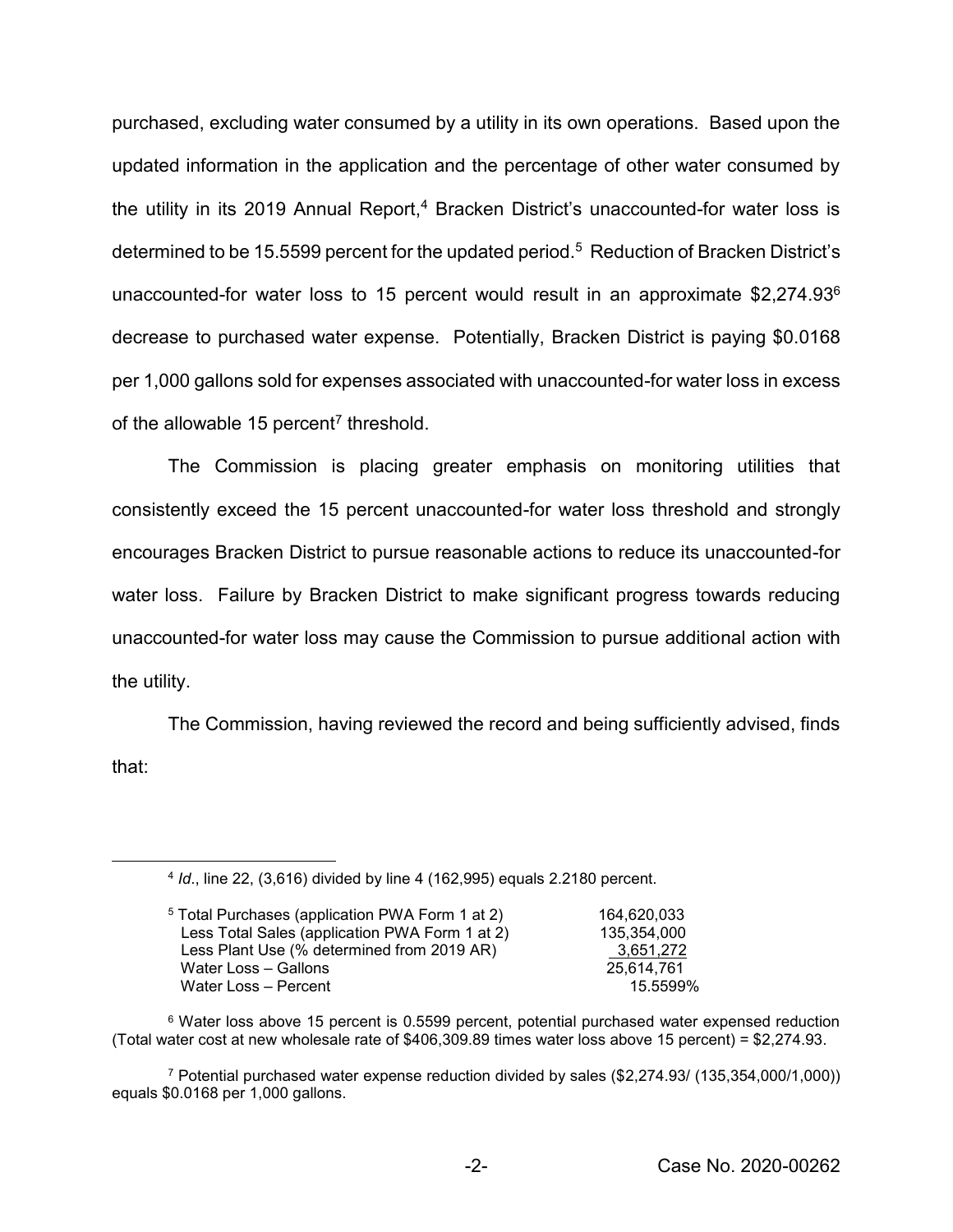1. Bracken District purchases water from the city of Augusta (Augusta) and the Western Mason Water District (Western Mason District).

2. Augusta notified Bracken District that its wholesale rate will increase from \$2.35 per 1,000 gallons to \$2.50 per 1,000 gallons, effective August 1, 2020; however, the Commission suspended the proposed increase up to and including February 1, 2020.<sup>8</sup> Augusta notified the Commission on January 27, 2021, that Augusta intended to place the proposed wholesale rates into effect, subject to refund, on February 1, 2021.9 Bracken District proposes to increase the water rates to its customers effective February 13, 2021, to reflect the increased cost of purchased water from Augusta.

3. Bracken District proposed a purchased water adjustment factor of \$0.18 per 1,000 gallons in its application.

4. During the 12 months ended December 31, 2020, Bracken District purchased 160,141,233 gallons of water from Augusta and 4,478,800 gallons of water from Western Mason District. During the same period, Bracken District sold 135,354,000 gallons of water. The increase in the cost of purchased water is \$24,021.18, resulting in a purchased water adjustment factor of \$0.18 per 1,000 gallons.

5. The purchased water adjustment factor of \$0.18 per 1,000 gallons, as calculated in Appendix A to this Order is fair, just and reasonable and should be approved.

7. Bracken District's proposed rates are approved.

 <sup>8</sup> Case No. 2020-00277, *Electronic Tariff Filing of City of Augusta Revising Its Wholesale Water Service Rates* (Ky. PSC Aug. 25, 2020).

<sup>9</sup> Case No. 2020-00277, *Electronic Tariff Filing of City of Augusta Revising Its Wholesale Water Service Rates*, City of Augusta's Response to Bracken County Water District's Motion for Ruling and Establishment of Procedural Schedule (filed Jan. 27, 2021) at unnumbered page 8.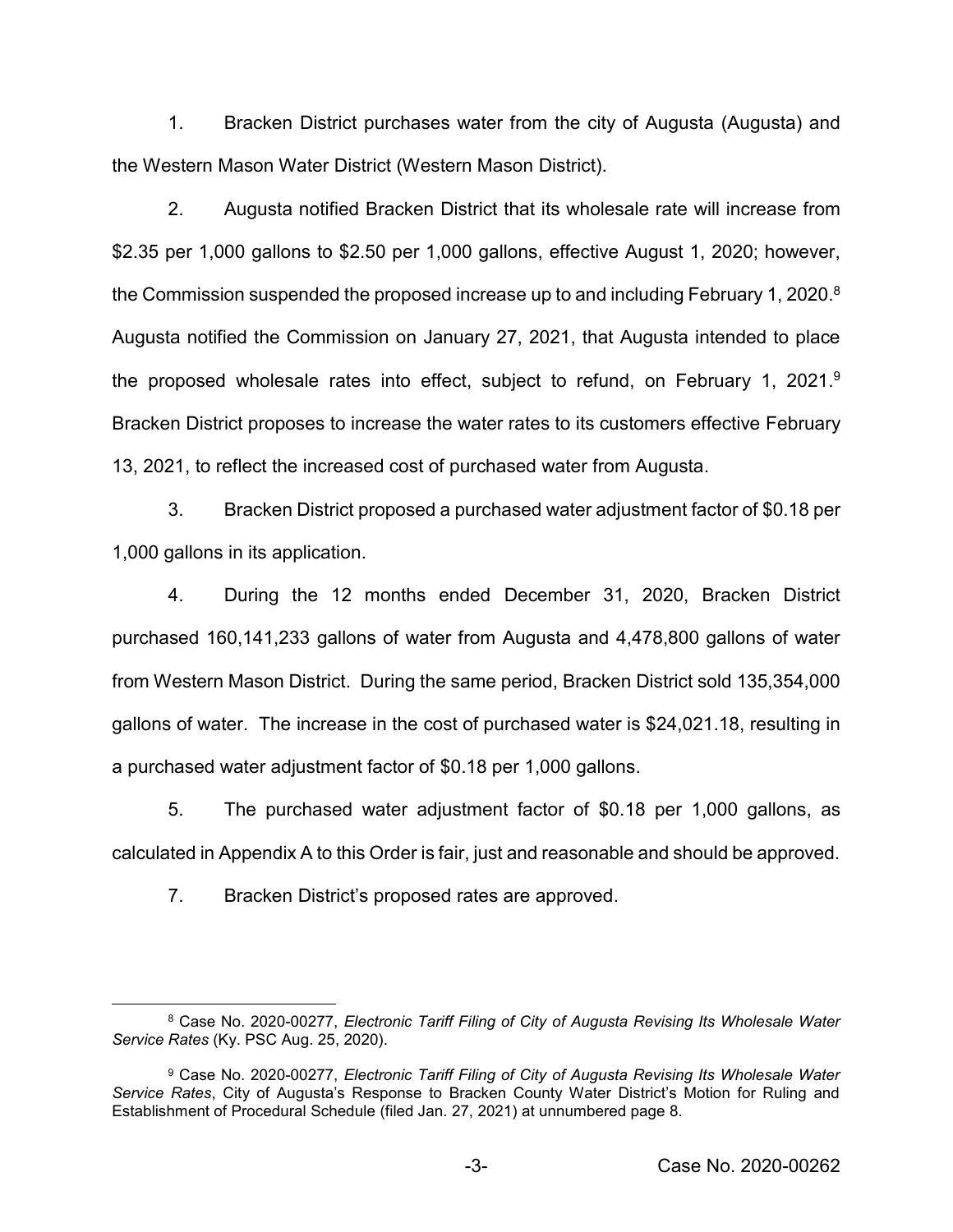8. The rates as set forth in Appendix B to this Order, are fair, just and reasonable and should be approved for water service rendered by Bracken District on and after February 13, 2021.

IT IS THEREFORE ORDERED that:

1. The purchased water adjustment factor of \$0.18 per 1,000 gallons is approved.

2. The rates proposed by Bracken District are approved.

3. The rates as set forth in Appendix B to this Order are approved for water service rendered by Bracken District on and after February 13, 2021.

4. Within 20 days of the date of entry of this Order, Bracken District shall file with the Commission, using the Commission's electronic Tariff Filing System, revised tariff sheets showing the rates approved herein.

5. This case is closed and removed from the Commission's docket.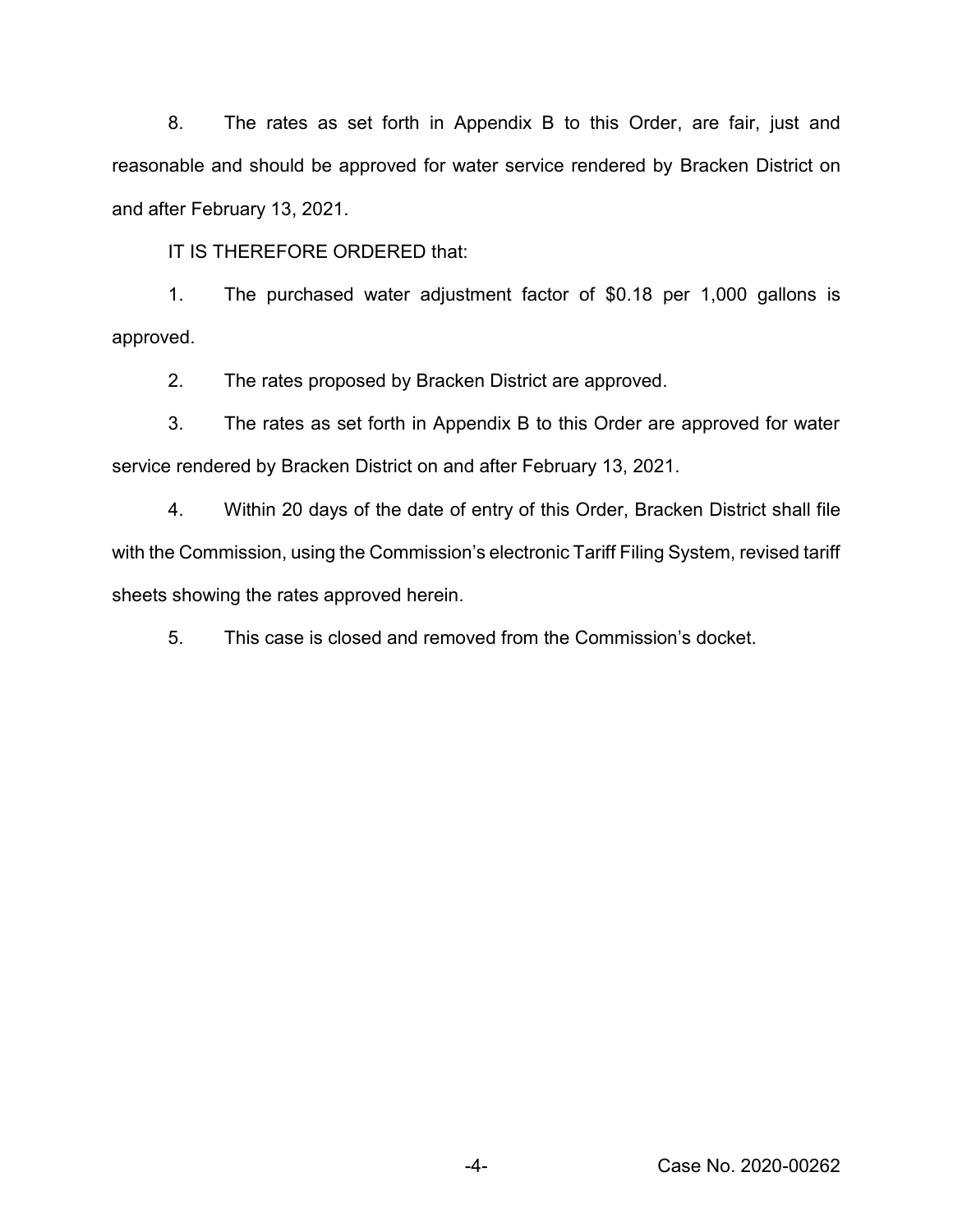By the Commission



ATTEST:

Bidwell

Executive Director

Case No. 2020-00262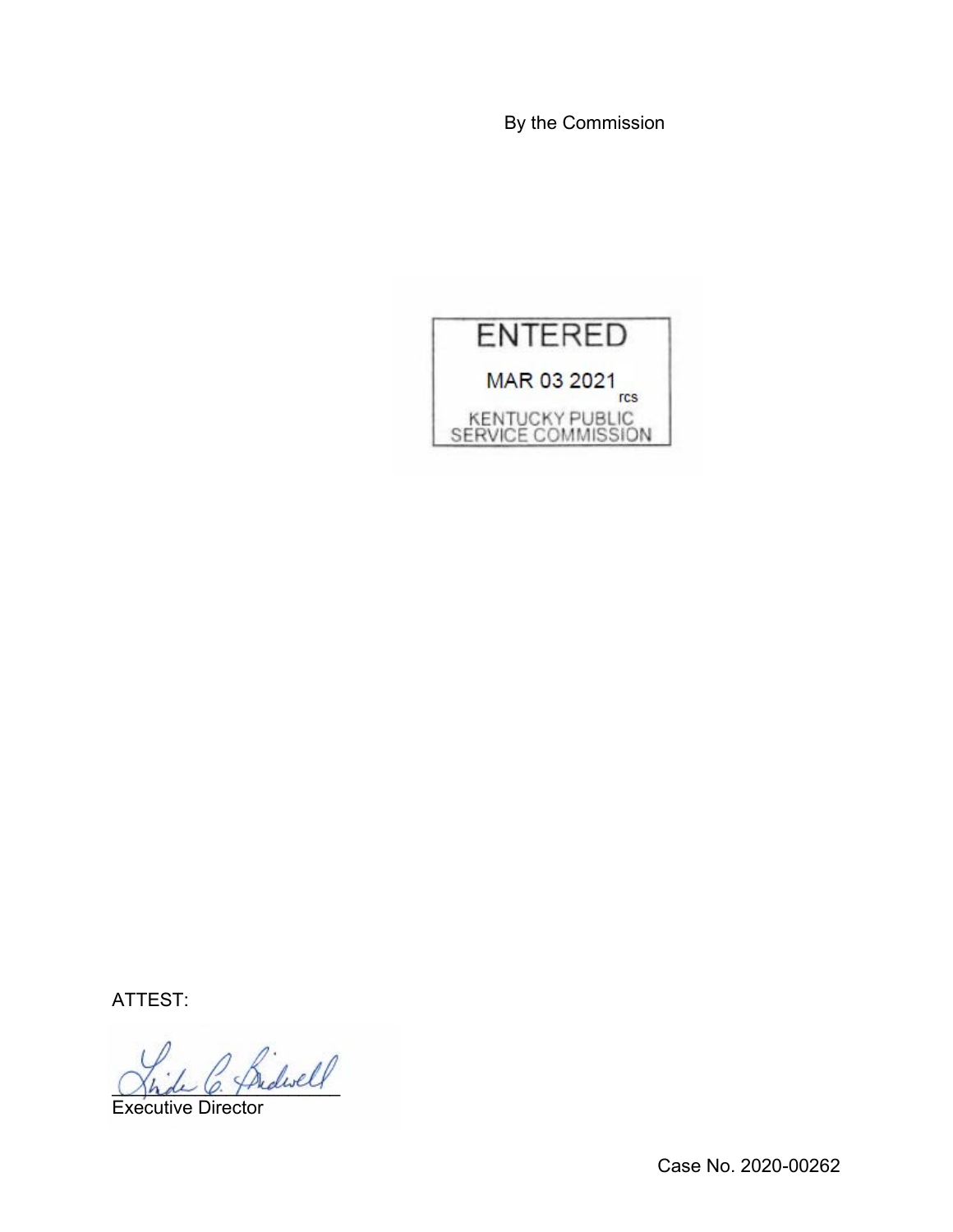# APPENDIX A

## APPENDIX TO AN ORDER OF THE KENTUCKY PUBLIC SERVICE COMMISSION IN CASE NO. 2020-00262 DATED MAR 03 2021

|                                                                                            | <b>New Rate</b>                               | <b>Base Rate</b>                              |
|--------------------------------------------------------------------------------------------|-----------------------------------------------|-----------------------------------------------|
| City of Augusta<br><b>Purchases in Gallons</b><br>Wholesale rate                           | 160, 141, 233<br>\$2.50/1,000<br>\$400,353.08 | 160, 141, 233<br>\$2.35/1,000<br>\$376,331.90 |
| Western Mason District<br><b>Purchases in Gallons</b><br>Wholesale rate                    | 4,478,800<br>\$1.33/1000<br>\$5,956.80        | 4,478,800<br>\$1.33/1000<br>\$5,956.80        |
| Increased water cost                                                                       |                                               | \$24,021.18                                   |
| Increased water cost<br>Divided by Gallons sold/1,000<br>Purchased water adjustment factor | \$24,021.18<br>135,354,000                    | \$0.1775 per 1,000 Gallons                    |

or \$ 0.18 per 1,000 Gallons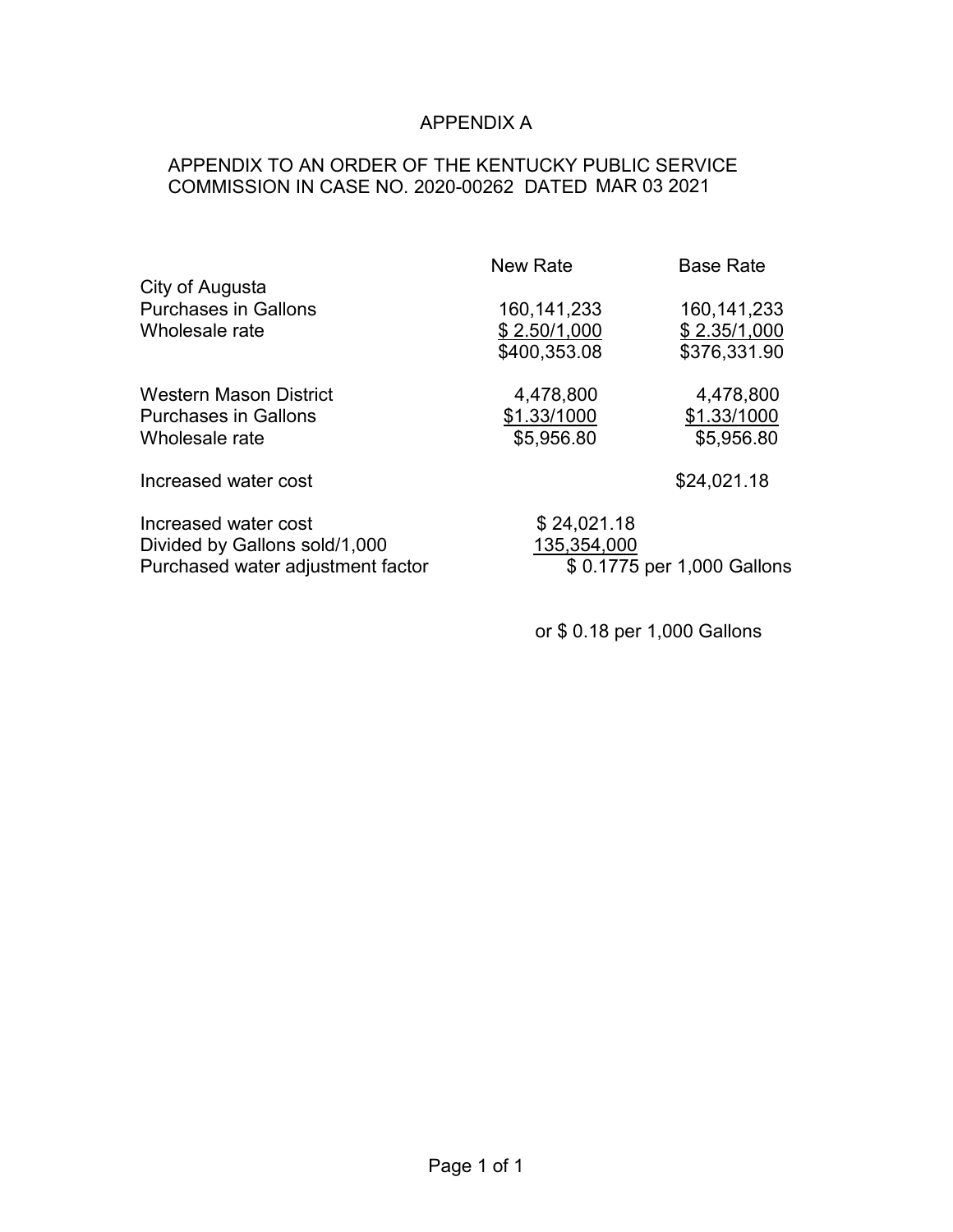## APPENDIX B

### APPENDIX TO AN ORDER OF THE KENTUCKY PUBLIC SERVICE COMMISSION IN CASE NO. 2020-00262 DATED MAR 03 2021

The following rates and charges are prescribed for the customers in the area served by Bracken County Water District. All other rates and charges not specifically mentioned herein shall remain the same as those in effect under the authority of the Commission prior to the effective date of this Order.

#### **Monthly Water Rates**

First 2,000 Gallons \$28.21 Minimum Bill Next 38,000 Gallons .01081 per gallon Over 40,000 Gallons .00861 per gallon

Wholesale Rate ... The same of the Modes of the Modes of the Modes of the Modes of the Modes of the Modes of the Modes of the Modes of the Modes of the Modes of the Modes of the Modes of the Modes of the Modes of the Modes

Bulk Sales Loading Station .00975 per gallon